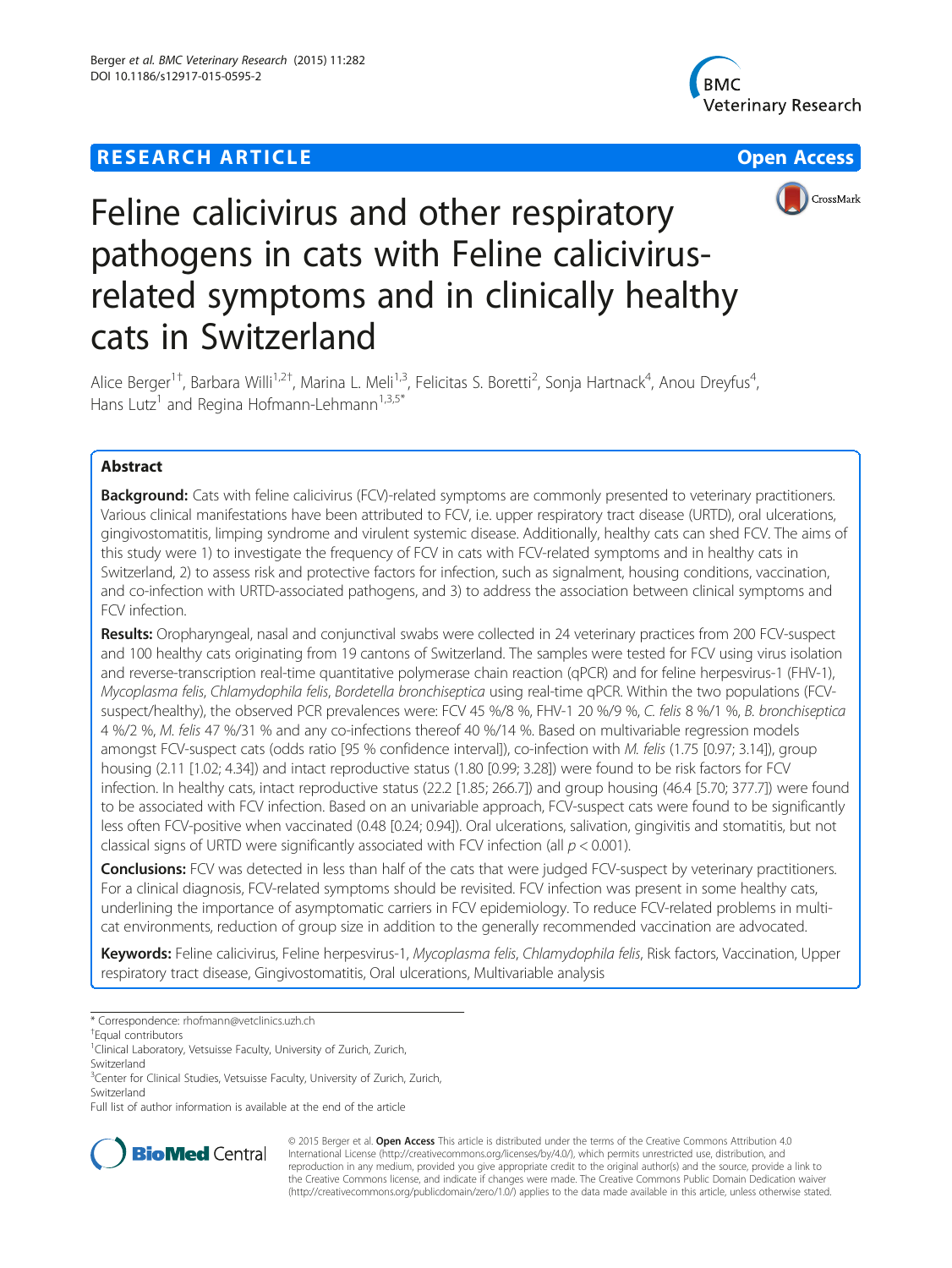#### Background

Feline calicivirus (FCV) is a RNA virus that occurs worldwide in domestic cats and exotic felids [[1, 2](#page-10-0)]. FCV infections are commonly associated with oral ulcerations and salivation [\[3](#page-10-0), [4\]](#page-10-0). Other clinical syndromes that have been attributed to FCV infection include chronic stomatitis [[3, 5](#page-10-0)] and a limping syndrome [[6](#page-10-0)–[8\]](#page-10-0). Some years ago, highly virulent systemic FCV infections associated with fatal disease have been reported in several countries, initially in North America [\[9, 10](#page-10-0)] and subsequently in Europe [\[11](#page-10-0)–[13\]](#page-10-0). Outbreaks of severe FCV infections associated with edema and skin ulcerations have also been described in cats in Switzerland (Willi et al., submitted for publication).

FCV has also been assigned to the upper respiratory tract disease (URTD) complex ('cat flu') [[14](#page-10-0)–[17\]](#page-10-0). In addition to FCV, at least four other pathogens have been shown to be associated with this syndrome, including feline herpesvirus type 1 (FHV-1), Mycoplasma felis, Chlamydophila felis and Bordetella bronchiseptica [[14](#page-10-0), [16, 18](#page-10-0)–[24\]](#page-10-0). Cats with URTD are commonly presented to veterinary practitioners and show symptoms such as lethargy, pyrexia, anorexia, sneezing, nasal discharge, ocular discharge, conjunctivitis and keratitis [\[14, 19](#page-10-0)].

Conventional, nested and real-time reverse-transcriptase quantitative polymerase chain reaction (RT-qPCR) assays have been developed to amplify FCV-specific RNA from clinical specimens [[25](#page-10-0)–[29\]](#page-10-0). The high genetic variability of FCV can hamper the diagnostic sensitivity of FCV-specific molecular assays [\[2\]](#page-10-0). Virus isolation has been advocated as an alternative diagnostic tool, but this method is not routinely available [[2\]](#page-10-0). Virus isolation is less sensitive to genomic variation, but the method might fail due to virus inactivation during transport, thus resulting in reduced diagnostic sensitivity [[2\]](#page-10-0).

FCV vaccines have been shown to be efficacious in protecting cats from the development of severe disease; however, they do not induce sterilizing immunity [[30](#page-10-0), [31](#page-10-0)]. Moreover, most commercially available vaccines have been based on only a few FCV strains (i.e. FCV F9 and 255) for many decades. Therefore, the protective potential of FCV vaccines against different circulating FCV isolates has been controversially discussed in recent years [[32](#page-10-0)–[35\]](#page-10-0). Efforts are made for the identification of new vaccine strains with broader cross-reactivity, the development of bi- or polyvalent vaccines and the inclusion of local FCV isolates [[35](#page-10-0)–[38\]](#page-10-0). Along these lines, a vaccine containing two novel FCV strains has become commercially available in Switzerland (FCV G1 and 431) [\[35](#page-10-0), [36](#page-10-0)].

Despite the introduction of FCV vaccines several decades ago, cats with FCV-related symptoms are still commonly presented in veterinary practices. A presumptive clinical diagnosis relies on the presence of FCVrelated symptoms [[2\]](#page-10-0). However, clinical signs induced by FCV and other URTD-associated pathogens can overlap and co-infections are common [\[4](#page-10-0), [14](#page-10-0)–[17](#page-10-0)]. Molecular assays to detect URTD-associated pathogens in clinical specimens might aid the diagnosis. Because asymptomatic carriers have been reported, results of molecular assays must be interpreted together with clinical presentation.

The aims of this study were to investigate the frequency of FCV in cats suspected FCV infected by veterinary practitioners and in clinically healthy cats in Switzerland, and to address potential risk and protective factors for infection in both groups of cats, such as signalment, housing conditions, vaccination, and coinfection with URTD-associated pathogens. Furthermore, the association between a number of different clinical symptoms and FCV infection was assessed.

# Methods

#### **Cats**

A total of 200 clinically diseased cats with symptoms compatible with FCV infection (FCV-suspect cats) and 100 clinically healthy cats were enrolled. The study was part of a large FCV project with the goal to obtain a collection of FCV isolates from symptomatic and asymptomatic cats in Switzerland for genetic and serological studies. Both populations were sampled by veterinary surgeons in Switzerland between September 2012 and April 2013. The goal was to include samples originating from 20 randomly selected veterinary practices in 17 different geographic regions (cantons) of Switzerland (ten FCV-suspect and five healthy cats per practice). Only one cat per owner (e.g., same household, cattery) was included. The veterinarians obtained informed consent from the cat owners. All samples were taken as part of a diagnostic workup or for routine testing of FeLV/FIV in healthy cats and all results were provided to the veterinarians and the cat owners; no ethical approval was necessary for this study in compliance with Swiss regulations [[39\]](#page-10-0). Veterinary practices that were not able to collect a sufficient number of samples within the given time frame (eight months) were supported by a second or third veterinary practice within the same canton. This resulted in the participation of 24 veterinary practices in 17 cantons and the enrollment of 300 cats originating from 19 out of 26 cantons in Switzerland (Fig. [1](#page-2-0)).

The participating veterinarians were provided with a list of the following FCV-related clinical signs: sneezing, nasal and/or ocular discharge, conjunctivitis, caudal stomatitis, chronic stomatitis and/or gingivitis, lingual and/ or oral ulceration, pneumonia, shifting lameness, or a combination of fever, cutaneous edema and dermal ulceration of the face and/or limbs. The clinical signs were selected based on the guidelines on feline calicivirus infection by the European Advisory Board on Cat Diseases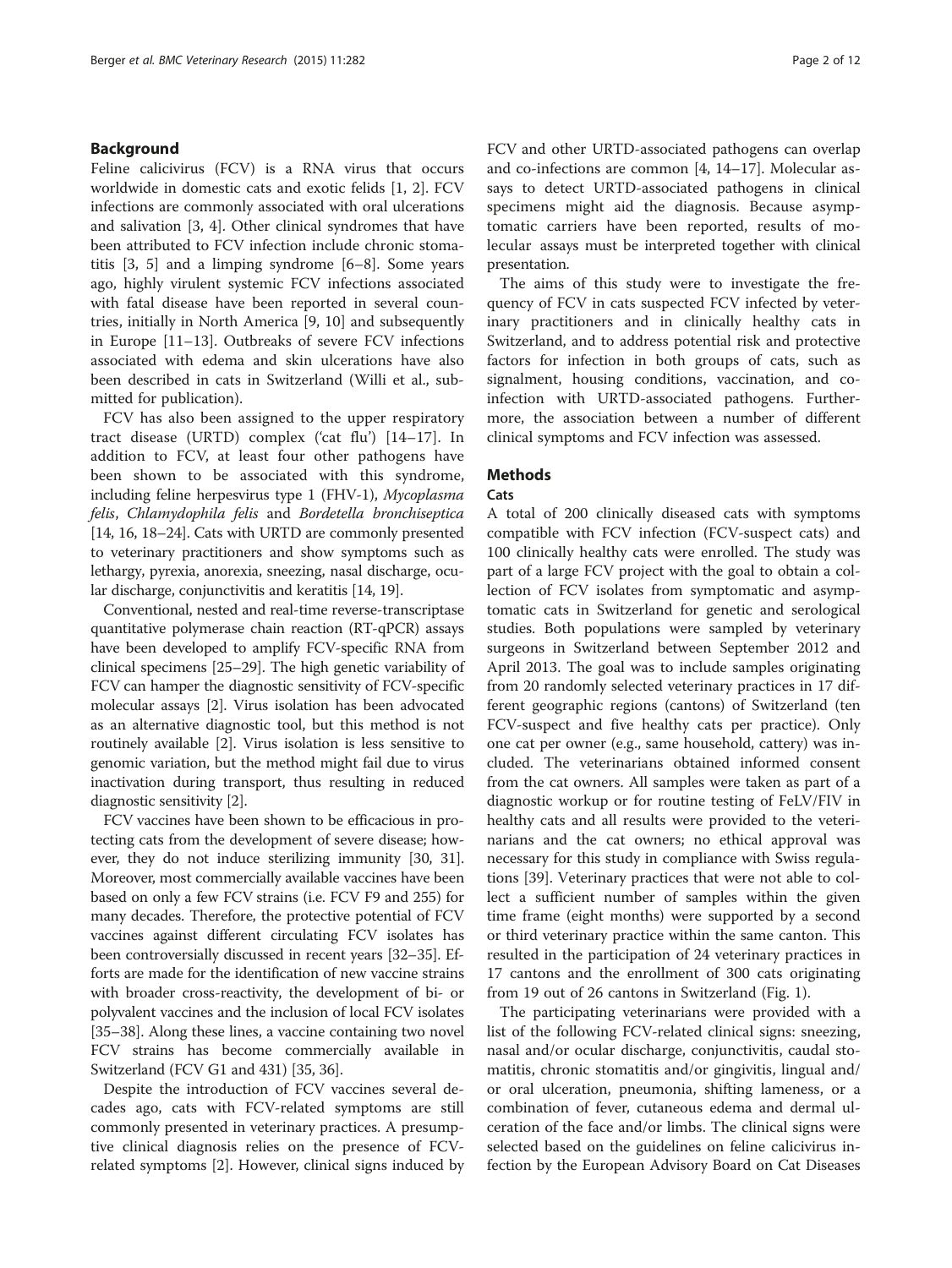<span id="page-2-0"></span>

(ABCD) and a recent publication [\[2](#page-10-0), [40](#page-10-0)]. The written instructions contained illustrations on how to recognize FCV-associated clinical signs, as described above, and how to collect and ship the samples. Inclusion criteria for clinically healthy cats were the absence of any clinical signs based on anamnesis and clinical examination of the participating veterinarian. Cats that had been vaccinated against FCV, FHV-1 or C. felis within 21 days prior to the sample collection or that were younger than eight weeks were excluded.

To record demographic data for each enrolled animal, the veterinarians filled out a questionnaire during the cat's visit at the clinic. To avoid interviewer bias, the participating veterinarians received written instructions on how to fill in the questionnaire. A similar questionnaire has been used in earlier studies [[41](#page-10-0), [42](#page-11-0)]. The questionnaire was comprised of different sections on geographic data (address of the cat owner), demographic data (age, sex, reproductive status, breed of the cat), husbandry data (type of husbandry, such as private home, farm, cat breeder, feral cat and cattery, number of cats per household, outdoor access, contact to dogs with kennel cough), data on vaccine history according to the clinical record and vaccination card (vaccination status for FCV/FHV-1/feline parvovirus, date of primary immunization, booster immunizations, vaccines used, vaccination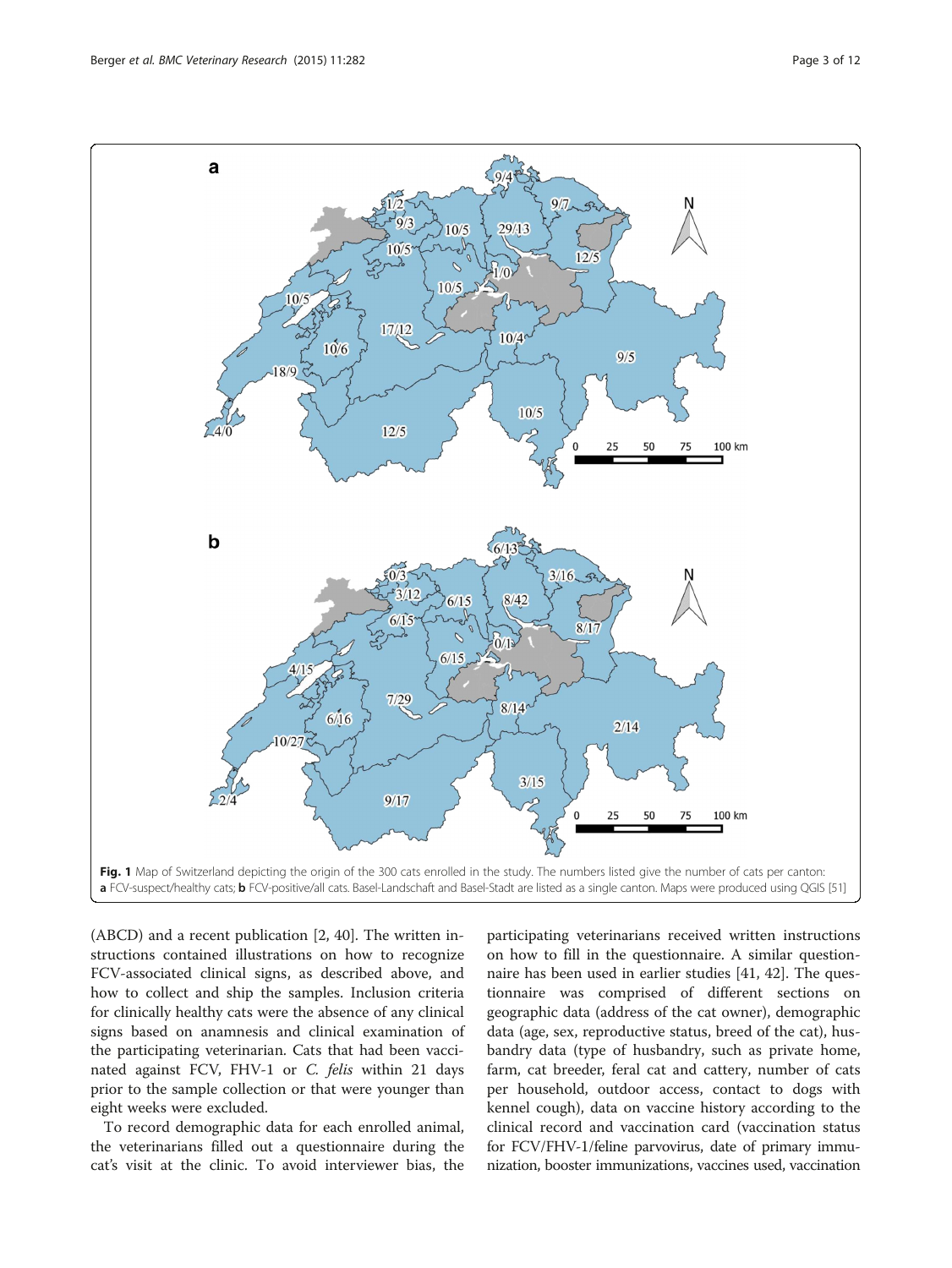status for feline leukemia virus (FeLV), date of the last FeLV vaccination), retrovirus status (FeLV and/or feline immunodeficiency virus (FIV) test results and date of testing), data on medical history (antiviral, antibiotic and immunosuppressive treatment at the time of sample collection and up to two months before collection) and results of the clinical examination.

#### Sample collection and analysis

An oropharyngeal cytobrush, as well as a nasal and a conjunctival cotton swab were collected from each cat. Sample collection material was provided by the investigators. Conjunctival swabs were collected prior to any diagnostic treatment, such as fluorescein application. Each cytobrush and swab was placed in a sterile Safe-Lock Eppendorf tube containing 300 μL of sterile viral transport medium. The medium consisted of 200 mL bi-distilled sterile water, 4 mL HEPES-Buffer 1 M (Sigma-Aldrich Chemie GmbH, Steinheim, Germany), 25 mL Dulbecco's MEM 10x (Biochrom, Berlin, Germany), 25 mL heat inactivated fetal calf serum (Charge DO2303P, Origin South America, Bio Concept, Allschwil, Switzerland), 3 mL 100 × Antibiotic-Antimycotic (Gibco, Life Technologies, Lucerne, Switzerland) and 4 mL sodium hydrogen bicarbonate 7.5 % (Merck, Darmstadt, Germany) at a pH of 7 that was adjusted using 1 M sodium hydroxide (Merck). Samples were stored at 4 °C prior to shipping to the laboratory by priority mail. All samples were processed within 96 h after collection.

#### Sample processing and total nucleic acid (TNA) extraction

Upon arrival, the cytobrushes and swabs were incubated at 40 °C for 10 min. The cytobrushes and swabs were then turned upside down and centrifuged for 1 min at  $6440 \times g$ . The samples from each patient (oropharyngeal cytobrush and nasal and conjunctival swabs) were pooled and subsequently divided as follows: two aliquots of 200 μL were used for TNA extractions and 400 μL were used for virus isolation. TNA extraction was performed using 200 μL of sample or cell culture supernatant with the MagNa Pure LC (Roche Diagnostics AG, Rotkreuz, Switzerland) using the MagNa Pure LC Total Nucleic Acid Isolation Kit (Roche Diagnostics) following the manufacturer's instructions. In each batch of extraction, a negative control that consisted of 200 μL of PBS was used to monitor for cross-contamination. TNA was stored at -20 °C until qPCR analysis.

#### Virus isolation

For virus isolation, 400 μL of each sample were filtered (Filtropur S 0.45 μm syringe filter, Sarstedt, Nümbrecht, Germany), incubated on 80 % confluent Crandell-Rees feline kidney cells in 24-well plates (TPP Tissue Culture Testplate 24, TPP Techno Plastic Products AG, Trasadingen, Switzerland) and cultured using RPMI 1640 Medium

(Sigma-Aldrich Chemie GmbH) supplemented with 10 % heat inactivated fetal calf serum (Invitrogen, Basel, Switzerland), 2 mM L-Glutamin (Gibco, Life Technologies) and 1x Antibiotic-Antimycotic (Gibco, Life Technologies). For each sample culture, a negative medium-only control was run in parallel. The samples were incubated on cells for two hours before 300 μL of complete medium were added. The cells were fed daily and evaluated for the presence of a cytopathic effect. As soon as a cytopathic effect became visible or after a maximum of seven days, the supernatants were collected for TNA extraction and for storage at −80 °C until further use. If the TNA extraction could not be performed on the day of collection, 300 μL Lysis Buffer (MagNa Pure LC Total Nucleic Acid Isolation Kit, Roche Diagnostics) were added to the 200 μL of supernatant and the mixture was stored at −20 °C as recommended by the manufacturer. TNA was extracted from the cell culture supernatants after a maximum of 72 h of storage.

#### Real-time qPCR and RT-qPCR assays

All real-time qPCR assays in the current study were run with 5 μL TNA in an end volume of 25 μL. Positive and negative controls were run with each RT-qPCR and qPCR assay. All oligonucleotides were synthetized by Microsynth AG (Balgach, Switzerland), and all qPCR assays were run on an ABI 7500Fast Real-Time PCR system (Applied Biosystems, Rotkreuz, Switzerland). For quantitative analyses, CT values were used.

For FCV, two previously described FCV real-time Taq-Man RT-qPCR assays were used [[25, 26\]](#page-10-0). The assays were optimized prior to the start of the experiment. The FCV RT-qPCR S1 [[25](#page-10-0)] reaction contained 1 x One step RT-qPCR MasterMix Low ROX (Eurogentec, Seraing, Belgium), 300 nM forward primer, 900 nM reverse primer, 250 nM probe, 5 μL nuclease-free water (Gibco, Life Technologies) and 0.125 μL Euroscript (Eurogentec). The temperature profile was 30 min at 48 °C, followed by 10 min at 95 °C and 45 cycles of 15 s at 95 ° C, followed by 1 min at 60 °C. The FCV RT-qPCR S2 [[26](#page-10-0)] reaction contained 0.5 μL Superscript III/RT Platinum Taq Mix (Invitrogen, Life technologies), 300 nM forward primer, 900 nM reverse primer, 250 nM probe, 0.05 μL 2.5x Rox dye, 0.625 μL 40 U/μL rRNasin® RNase Inhibitor (Promega, Dübendorf, Switzerland) or RNasin® Plus RNase Inhibitor (Promega) and 3.95 μL nuclease-free water (Gibco, Life Technologies). The temperature profile was 30 min at 50 °C, followed by 2 min at 95 °C and 45 cycles of 20 s at 95 °C, followed by 45 s at 60 °C. Each sample (TNA from swab/cytobrush and TNA from cell culture supernatant) was analyzed with both RT-qPCR assays (S1 and S2). All cats that tested positive in at least one of the four RT-qPCR runs were categorized as FCV-positive (FCV RT-qPCR S1 or RT-qPCR S2 from swabs/cytobrush or from virus isolation).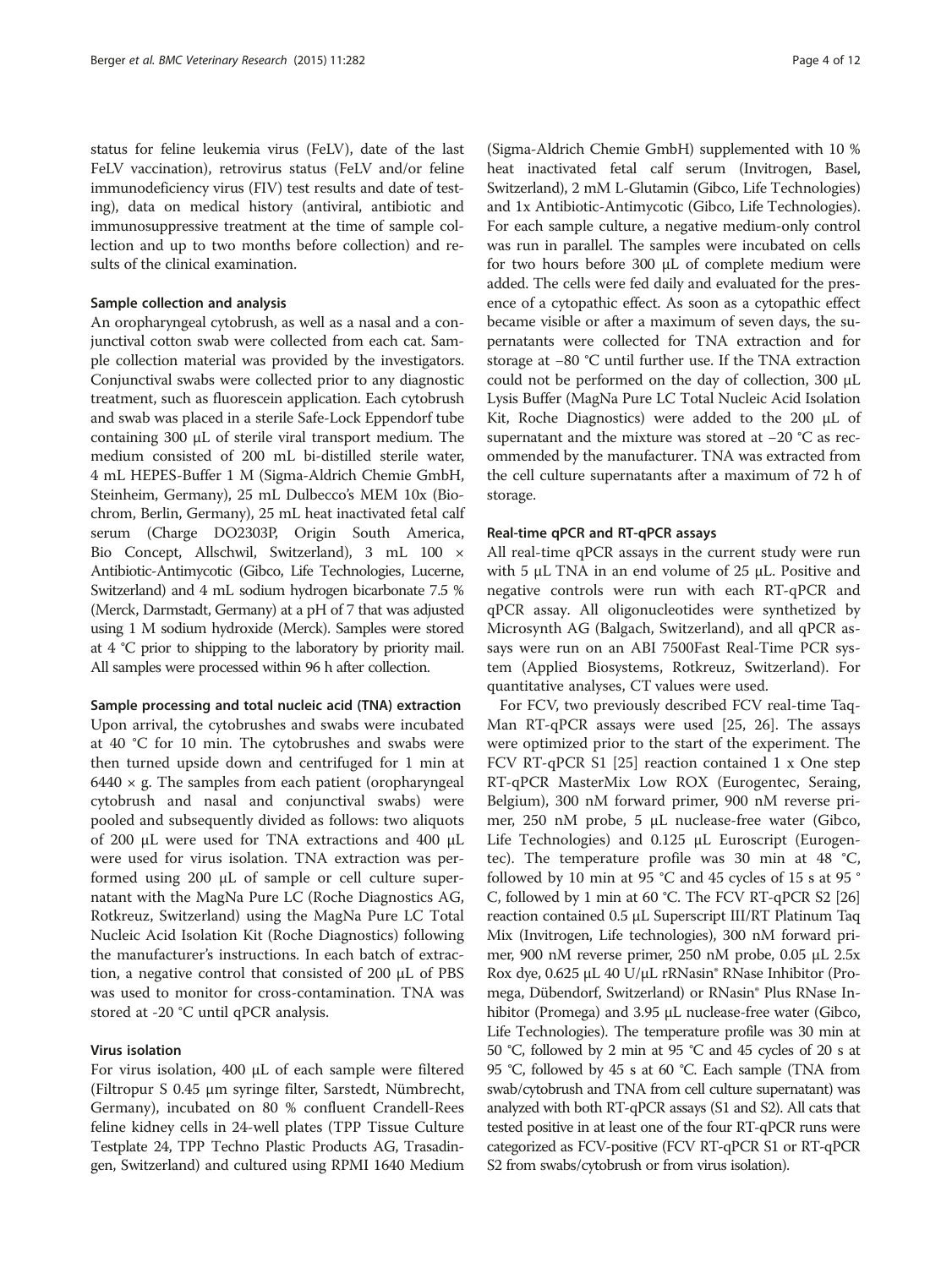TNA from swab/cytobrush from each cat was also tested for FHV-1 [\[43](#page-11-0)], C. felis [[44\]](#page-11-0), B. bronchiseptica [[15](#page-10-0)] and M. felis [[45\]](#page-11-0) by qPCR using previously described methods. Moreover, the samples were also tested for FeLV [[46](#page-11-0)] and FIV viral RNA [\[47](#page-11-0)] by RT-qPCR because both infections can lead to increased susceptibility to other infections and can be associated with inflammatory oral disease. Three samples from FCV-suspect cats could not be analyzed for B. bronchiseptica, M. felis, FeLV and FIV because of a lack of material.

# Statistical analysis

Statistical analysis was performed utilizing the freely available software program R version 3.2.0 [[48\]](#page-11-0). Separately for the FCV-suspect and clinically healthy cats, descriptive statistics with frequencies for male and female cats, medians with 95 % confidence interval (CI) for age and proportions of the dichotomous variables with 95 % CI based on the binomial distribution are presented. Regression models were applied to assess if the predictors (age in years, sex: male or female, reproductive status: intact or neutered, pedigree: yes or no, outdoor access, living in groups of at least four cats, being vaccinated at all or having received a primary immunization, having received immunosuppressive, antimicrobial and/or antiviral treatment or being co-infected with M. felis, FHV-1, C. felis and/or B. bronchiseptica) were significantly associated with the outcome FCV infection. Univariable regressions, with the outcome FCV were performed and odds ratios with 95 % Wald confidence intervals are shown. Due to the presence of missing values which reduced the number of complete cases (meaning cats with information for all predictors) for FCV-suspect animals to 168 and for clinically healthy animals to 88, missing values were imputed with the package missForest [\[49](#page-11-0)], separately for the FCV-suspect and clinically healthy cats. Imputation was done iteratively based on a random forest approach. Utilizing the imputed data sets, multivariable logistic regressions were performed with the package MASS [[50\]](#page-11-0). Models were built following two different approaches. First, all variables with a  $p$ -value  $\lt$ 2 in univariable regression were considered in different models, including interaction terms. Model selection was based on AIC (Akaike's information criterion) with lower values of at least 2 considered indicative of a better model fit. In case of between model differences smaller than 2, the most parsimonious model was chosen. Second, a stepwise regression approach in both directions was applied including all variables, irrespective of their p-values in the univariate approach and interaction terms. Diagnostic plots were assessed for the robustness of the final models. Results are presented as odds ratios and 95 % Wald confidence intervals. FCV loads in swab/cytobrush samples were compared between

two groups using the Mann–Whitney  $U$ -test ( $p_{MWL}$ ) and the Graph-Pad Prism Version 3.0 (GraphPad Software, San Diego, CA, USA). Maps were produced using QGIS Geographic Information System (v. 2.6.1) [[51](#page-11-0)]. Canton boundaries were provided by the Swiss Federal Office of Topography.

# Results

Summary statistics for all variables used in the statistical analysis for FCV-suspect and healthy cats are presented in Table [1.](#page-5-0) This includes the PCR results for URTDassociated pathogens. FCV infection was detected in 45 % (95 % CI 38–52 %) of the FCV-suspect cats and in 8 % (95 % CI 4–15 %) of the healthy cats. Among the 200 FCV-suspect and 100 healthy cats, 40 % (95 % CI 33  $-47$  %) and 14 % (95 % CI 8 – 22 %) respectively, were co-infected with any of the tested URTD-associated pathogens. In summary, among the co-infected FCVsuspect cats, 77 % were positive for two, 21 % for three and 3 % for four pathogens. Among the co-infected healthy cats, 93 % were positive for two and 7 % for three pathogens. For details see Additional file [1](#page-9-0). In 26 % (95 % CI 20–33 %) of the FCV-suspect cats, none of the tested URTD-associated pathogens were detected. Five cats (four FCV-suspect and one healthy cat, 1.7 %, 95 % CI 0.4–5 %) tested positive either for FeLV or for FIV. Because of the low prevalence, FIV and FeLV infections were not considered in the statistical analysis. Approximately two thirds of the cats lived in a group with other cats (Table [1\)](#page-5-0); details of the numbers of cats per group and the frequency of FCV infection are shown in Additional file [2.](#page-9-0) The majority of the FCV-suspect (76 %, 95 % CI 69–82 %) and healthy cats (80 %, 95 % CI 70–87 %) were vaccinated; of these 92 % of the FCVsuspect (95 % CI 86–96 %) and the healthy cats (95 % CI 83–97 %) had received a primary immunization defined as a minimum of two vaccinations two to six weeks apart with the same vaccine strain (Table [1](#page-5-0)). In both groups of cats, the vaccine strain most frequently used for primary immunization was FCV F9 (FCV-suspect cats: 81 %, 95 % CI 73–88 %; healthy cats: 86 %, 95 % CI 75–93 %) followed by FCV G1/431 (FCV-suspect cats: 10 %, 95 % CI 5–18 %; healthy cats: 11 %, 95 % CI 5–22 %). Because of the small number of cats vaccinated with a vaccine strain other than F9, vaccine strain was not considered in the statistical analysis.

Based on univariable regression models, in FCVsuspect cats intact reproductive status, living in a group of at least four cats, co-infection with  $M$ . felis and both vaccination and primary immunization were found to be significantly associated with FCV infection (Table [2](#page-6-0)). The former three predictors were found to be risk factors by approximately doubling the chance of a FCV infection (if being intact versus neutered, if living in a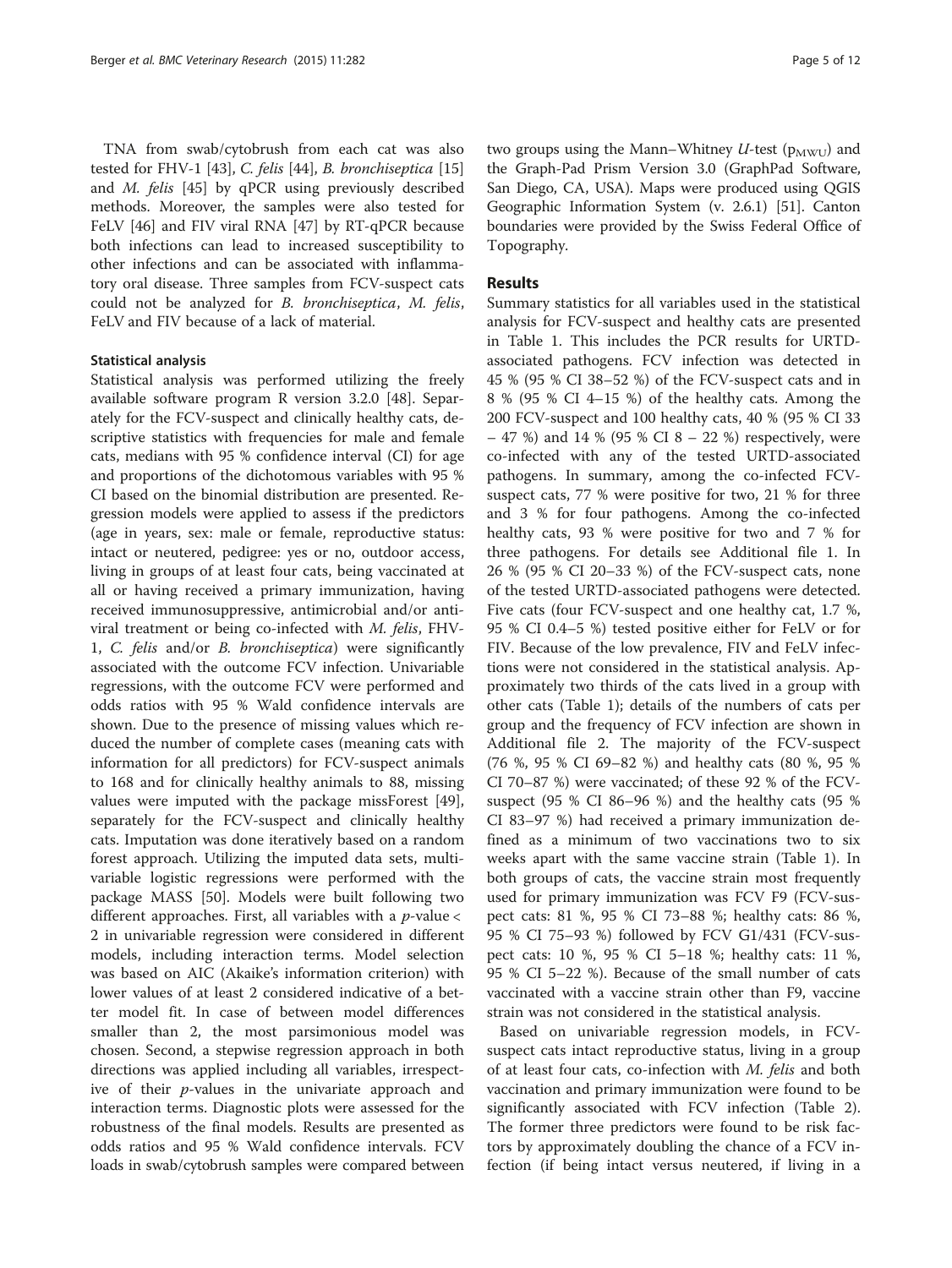<span id="page-5-0"></span>

|             |  |  |  | <b>Table 1</b> Characteristics of the 200 FCV-suspect and the 100 healthy cats. The cats originated from 19 different cantons in |  |
|-------------|--|--|--|----------------------------------------------------------------------------------------------------------------------------------|--|
| Switzerland |  |  |  |                                                                                                                                  |  |

| Parameter                                       |                | FCV-suspect cats $(n = 200)$ |                            | Healthy cats ( $n = 100$ ) |                            |                            |  |
|-------------------------------------------------|----------------|------------------------------|----------------------------|----------------------------|----------------------------|----------------------------|--|
|                                                 | Median         | Lower 95 % Cl <sup>a</sup>   | Upper 95 % Cl <sup>a</sup> | Median                     | Lower 95 % Cl <sup>a</sup> | Upper 95 % Cl <sup>a</sup> |  |
| Age (years)                                     | $\overline{4}$ | 0.20                         | 16                         | 0.75                       | 0.3                        | 14.8                       |  |
|                                                 | Proportion     | Lower 95 % Cl <sup>a</sup>   | Upper 95 % Cl <sup>a</sup> | Proportion                 | Lower 95 % Cl <sup>a</sup> | Upper 95 % Cl <sup>a</sup> |  |
| Sex (male)                                      | 0.60           | 0.52                         | 0.66                       | 0.61                       | 0.51                       | 0.71                       |  |
| Intact reproductive status                      | 0.37           | 0.30                         | 0.44                       | 0.40                       | 0.30                       | 0.50                       |  |
| Pedigree                                        | 0.32           | 0.25                         | 0.39                       | 0.22                       | 0.14                       | 0.32                       |  |
| <b>Breed</b> bc                                 |                |                              |                            |                            |                            |                            |  |
| Maine Coon                                      | 0.09           | 0.05                         | 0.14                       | 0.02                       | 0.01                       | 0.07                       |  |
| British Shorthair                               | 0.05           | 0.02                         | 0.09                       | 0.02                       | 0.01                       | 0.07                       |  |
| Norwegian Forest Cat                            | 0.05           | 0.02                         | 0.09                       | 0.02                       | 0.01                       | 0.07                       |  |
| Persian                                         | 0.04           | 0.02                         | 0.08                       | 0.04                       | 0.01                       | 0.1                        |  |
| Siamese                                         | 0.03           | 0.01                         | 0.06                       | 0.02                       | 0.01                       | 0.07                       |  |
| Multi-cat household                             | 0.72           | 0.65                         | 0.78                       | 0.63                       | 0.53                       | 0.72                       |  |
| Group housing with $\geq 4$ cats                | 0.22           | 0.16                         | 0.29                       | 0.16                       | 0.09                       | 0.25                       |  |
| Outdoor access                                  | 0.57           | 0.50                         | 0.64                       | 0.58                       | 0.48                       | 0.68                       |  |
| Contact with dog with kennel cough <sup>c</sup> | 0.02           | $\mathbf 0$                  | 0.05                       | 0.01                       | $\mathbf 0$                | 0.06                       |  |
| Vaccinated                                      | 0.76           | 0.69                         | 0.82                       | 0.80                       | 0.70                       | 0.87                       |  |
| Primary immunization <sup>d</sup>               | 0.69           | 0.61                         | 0.75                       | 0.72                       | 0.61                       | 0.81                       |  |
| Immunosuppressive therapy                       | 0.15           | 0.10                         | 0.20                       | 0.01                       | 0.00                       | 0.05                       |  |
| Antibiotic therapy                              | 0.42           | 0.35                         | 0.49                       | 0.02                       | 0.00                       | 0.07                       |  |
| Antiviral therapy                               | 0.05           | 0.02                         | 0.08                       | 0.00                       | 0.00                       | 0.04                       |  |
| FCV positive <sup>e</sup>                       | 0.45           | 0.38                         | 0.52                       | 0.08                       | 0.04                       | 0.15                       |  |
| M. felis positive <sup>e</sup>                  | 0.48           | 0.41                         | 0.55                       | 0.31                       | 0.22                       | 0.41                       |  |
| FHV-1 positive <sup>e</sup>                     | 0.20           | 0.15                         | 0.26                       | 0.09                       | 0.04                       | 0.16                       |  |
| C. felis positive <sup>e</sup>                  | 0.08           | 0.05                         | 0.13                       | 0.01                       | 0.00                       | 0.05                       |  |
| B. bronchiseptica positive <sup>e</sup>         | 0.04           | 0.02                         | 0.08                       | 0.02                       | 0.00                       | 0.07                       |  |

<sup>a</sup>CI = Confidence interval. <sup>b</sup>Only breeds with >5 cats in the study are listed. <sup>C</sup>Due to low numbers, these variables were not considered in the statistical analysis.<br><sup>d</sup>Primary immunization was defined as two subsequen Primary immunization was defined as two subsequent vaccinations within 2 to 6 weeks with the same vaccine strain. ePositive by real-time qPCR/RT-qPCR

group of at least four cats and if being co-infected with M. felis). Being vaccinated at all or having received a primary immunization were found to be protective factors by reducing the chance of a FCV infection by approximately 50 %. In contrast, amongst the clinically healthy cats, the vaccination predictors were not significantly associated with FCV infection (Table [2\)](#page-6-0). Similarly to the FCV-suspect cats, intact reproductive status and living in a group of at least four cats were found to be risk factors, albeit with higher odds ratios and considerably larger confidence intervals than in the FCV-suspect cats. Details on missing values, univariable regressions with complete case and imputed data sets are presented in Additional file [3](#page-9-0). Whereas  $p$ -values obtained with the original data and the imputed data are similar,  $p$ -values from complete case analyses differ slightly.

Based on multivariable regression models, in FCVsuspect animals only intact reproductive status, living in a group of at least four cats and co-infection with M. felis remained in the final model with all odds ratios being reduced by at least 10 % compared to the univariable results (Table [3](#page-6-0)). Based on the stepwise regression with all predictors, outdoor access was additionally found to be a risk factor for FCV infection (data not shown). None of the variables describing vaccination were found to be significant in the multivariable models. Regarding the clinically healthy cats, intact reproductive status and living in a group of at least four cats remained in the final model with higher odds ratios and larger confidence intervals than in the FCV-suspect cats. Stepwise regression was not possible for this group of cats due to lack of convergence.

The clinical signs in the 200 cats chosen by the veterinary practitioners because of FCV-related symptoms are shown in Table [4](#page-7-0). In approximately half of the FCVsuspect cats, gingivitis or classical signs of URTD, such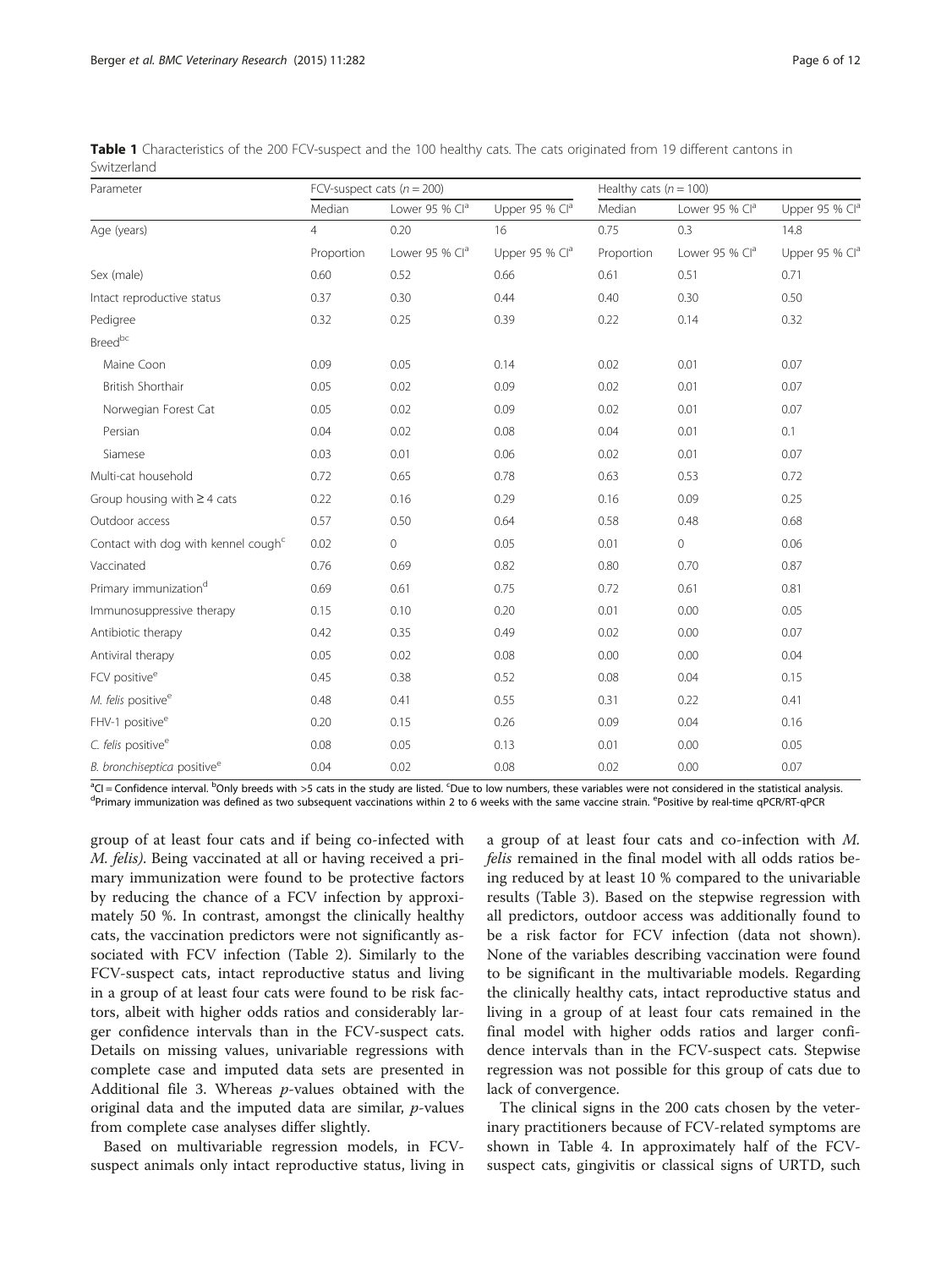| Parameter                               | FCV-suspect cats $(n = 200)$ |            |                            |                  | Healthy cats $(n = 100)$ |            |                  |                            |
|-----------------------------------------|------------------------------|------------|----------------------------|------------------|--------------------------|------------|------------------|----------------------------|
|                                         | $p$ -value                   | Odds ratio | Lower 95 % Cl <sup>a</sup> | Upper 95 % $Cla$ | $p$ -value               | Odds ratio | Lower 95 % $Cla$ | Upper 95 % Cl <sup>a</sup> |
| Age                                     | 0.12                         |            |                            |                  | 0.70                     |            |                  |                            |
| Sex                                     | 0.38                         |            |                            |                  | 0.51                     |            |                  |                            |
| Intact reproductive status              | 0.02                         | 2.02       | 1.13                       | 3.62             | 0.02                     | 12.52      | 1.48             | 106.20                     |
| Pedigree                                | 0.87                         |            |                            |                  | 0.28                     |            |                  |                            |
| Multi-cat household                     | 0.09                         | 1.76       | 0.92                       | 3.37             | 0.17                     |            |                  |                            |
| Group housing with $\geq 4$ cats        | 0.008                        | 2.63       | 1.29                       | 5.37             | < 0.001                  | 26.33      | 4.61             | 150.42                     |
| Outdoor access                          | 0.19                         |            |                            |                  | 0.23                     |            |                  |                            |
| Vaccinated                              | 0.03                         | 0.48       | 0.24                       | 0.94             | 0.57                     |            |                  |                            |
| Primary Immunization <sup>b</sup>       | 0.03                         | 0.49       | 0.26                       | 0.92             | 0.83                     |            |                  |                            |
| Immunosuppressive therapy               | 0.40                         |            |                            |                  | 1.00                     |            |                  |                            |
| Antibiotic therapy                      | 0.26                         |            |                            |                  | 0.99                     |            |                  |                            |
| Antivirale therapy                      | 0.51                         |            |                            |                  | NA <sup>c</sup>          |            |                  |                            |
| M. felis positive <sup>d</sup>          | 0.02                         | 2.03       | 1.15                       | 3.59             | 0.06                     | 4.23       | 0.94             | 18.99                      |
| FHV-1 positive <sup>d</sup>             | 0.78                         |            |                            |                  | 0.99                     |            |                  |                            |
| C. felis positive <sup>d</sup>          | 0.27                         |            |                            |                  | 0.99                     |            |                  |                            |
| B. bronchiseptica positive <sup>d</sup> | 0.74                         |            |                            |                  | 0.99                     |            |                  |                            |

<span id="page-6-0"></span>**Table 2** Results of the univariable approach for the 200 FCV-suspect and the 100 healthy cats

Parameters significantly associated with FCV infection are shown in bold. Odds ratios and confidence intervals are given for  $p < 0.1$ 

<sup>a</sup>CI = Confidence interval . <sup>b</sup>Primary immunization was defined as two subsequent vaccinations within 2 to 6 weeks with the same vaccine strain. <sup>c</sup>Not applicable.<br><sup>d</sup>Positive by real-time gPCP/PT-qPCP Positive by real-time qPCR/RT-qPCR

as nasal discharge, ocular discharge, conjunctivitis and sneezing were present. Approximately one third of the cats exhibited stomatitis or caudal stomatitis, about 10 % demonstrated oral or lingual ulceration and only a few were found with swollen joints, lameness, skin ulcerations or cutaneous edema. Gingivitis, stomatitis, caudal stomatitis, salivation and oral and lingual ulcerations were significantly associated with FCV infection (Table [4\)](#page-7-0). In contrast, nasal and ocular discharge and sneezing were significantly less common in the FCV PCR-positive than in the FCV PCR-negative cats. When the FCV load in the sample material was compared between FCV-positive diseased and FCV-positive healthy cats, the FCV loads were higher in the diseased cats, although statistical significance was not reached (FCV S1 RT-qPCR;  $p_{MWL} = 0.07$ ; Fig. [2\)](#page-8-0).

#### **Discussion**

The present study investigated FCV infection in 200 diseased cats judged suspicious for FCV infection by private veterinarians and in 100 clinically healthy cats, all sampled in different regions of Switzerland. FCV infection was detected in 45 % (95 % CI 38 – 52 %) of the cats with FCV-related symptoms. This relatively low percentage of PCR-positive symptomatic cats is in agreement with the prevalence of FCV infection in cats in UK with respiratory disease (33 %, 95 % CI 27–39 %) [\[19](#page-10-0)] and in cats in Germany with chronic gingivostomatitis (54 %, 95 % CI 39–68 %) [\[5](#page-10-0)]. In the present study, cats were judged as FCV-suspect by the veterinary practitioners based on written instructions that listed FCV-related symptoms as described in the literature [\[2, 40](#page-10-0)]. Interestingly, cats suffering

Table 3 Results from multivariable regressions for the 200 FCV-suspect and the 100 healthy cats

| Parameter <sup>a</sup>           | FCV-suspect cats $(n = 200)$ |                   |                   | Healthy cats $(n = 100)$ |                   |                |  |
|----------------------------------|------------------------------|-------------------|-------------------|--------------------------|-------------------|----------------|--|
|                                  | Odds ratio                   | Lower 95 % $Cl^b$ | Upper 95 % $Cl^b$ | Odds ratio               | Lower 95 % $Cl^b$ | Upper 95 % Clb |  |
| Intact reproductive status       | 1.80                         | 0.99              | 3.28              | 22.22                    | .85               | 266.73         |  |
| Group housing with $\geq 4$ cats | 2.11                         | 1.02              | 4.34              | 46.39                    | 5.70              | 377.72         |  |
| M. felis positive <sup>c</sup>   | 1.75                         | 0.97              | 3.14              |                          |                   |                |  |

Only parameters significantly associated with FCV infection are shown

<sup>a</sup>Based on the stepwise regression with all predictors, additionally outdoor access was found to be a risk factor for FCV infection. <sup>b</sup>Cl = confidence interval.<br><sup>C</sup>Positive by real-time gPCP Positive by real-time qPCR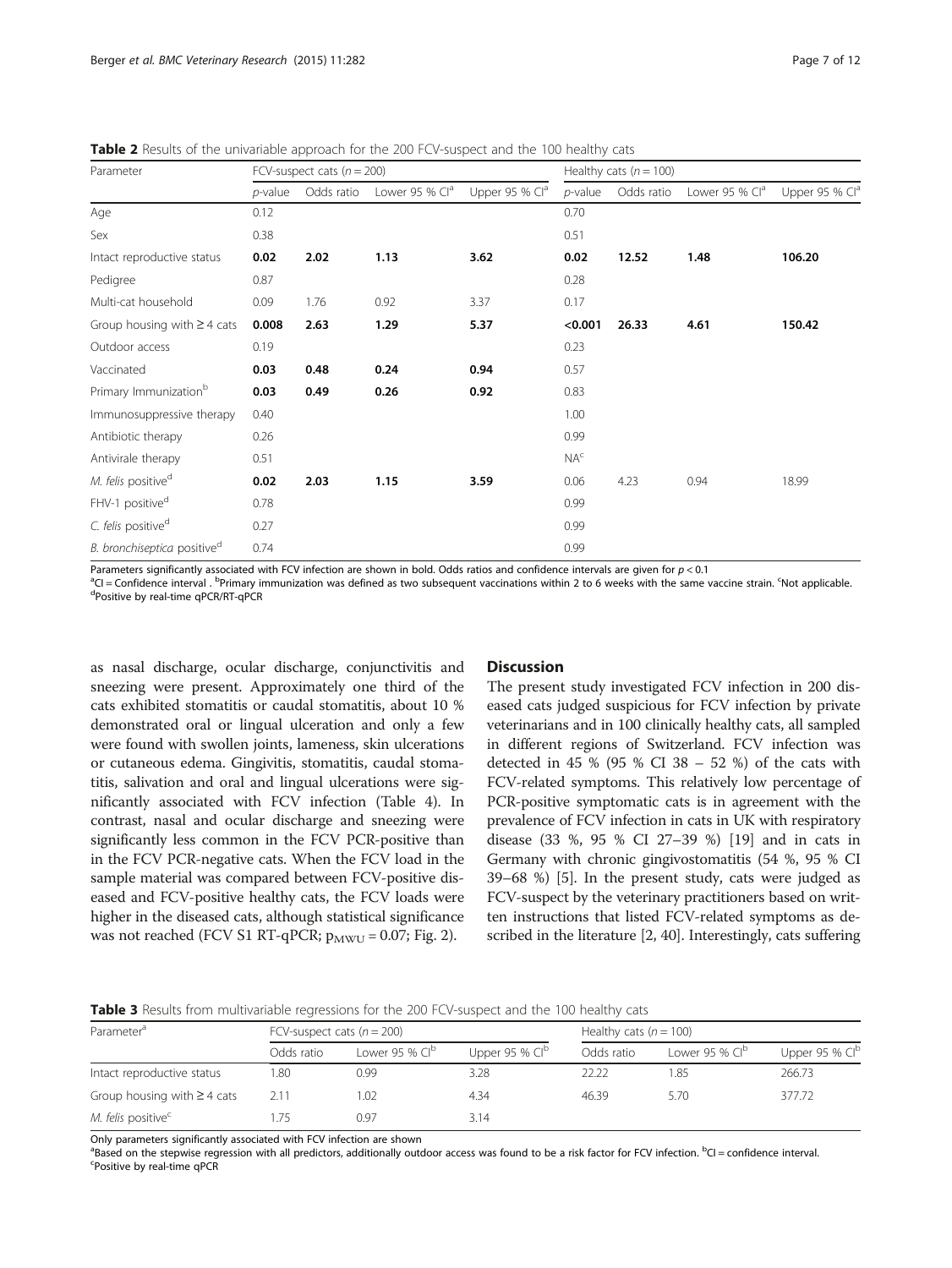| Clinical signs            | Number of<br>FCV-suspect cats | Number of<br>FCV-positive cats | Number of<br>FCV-negative cats | Odds ratios | Lower<br>95 % Cl <sup>a</sup> | Upper<br>95 % Cl <sup>a</sup> |
|---------------------------|-------------------------------|--------------------------------|--------------------------------|-------------|-------------------------------|-------------------------------|
|                           | $(n = 200)$                   | $(n = 89)$                     | $(n = 111)$                    |             |                               |                               |
| Gingivitis                | 103                           | 62                             | 41                             | 3.89        | 2.08                          | 7.43                          |
| Stomatitis                | 59                            | 43                             | 16                             | 5.50        | 2.71                          | 11.64                         |
| Caudal stomatitis         | 61                            | 40                             | 21                             | 3.48        | 1.78                          | 6.95                          |
| Salivation                | 38                            | 30                             | 8                              | 6.48        | 2.69                          | 17.47                         |
| Oral ulceration           | 23                            | 18                             | 5                              | 5.33        | 1.80                          | 19.22                         |
| Lingual ulceration        | 20                            | 15                             | 5                              | 4.27        | 1.40                          | 15.67                         |
| Nasal discharge           | 112                           | 38                             | 74                             | 0.37        | 0.20                          | 0.69                          |
| Ocular discharge          | 102                           | 34                             | 68                             | 0.39        | 0.21                          | 0.72                          |
| Sneezing                  | 84                            | 27                             | 57                             | 0.41        | 0.22                          | 0.77                          |
| Keratitis                 | 10                            | 3                              | $\overline{7}$                 | 0.52        | 0.08                          | 2.36                          |
| Conjunctivitis            | 93                            | 39                             | 54                             | 0.82        | 0.45                          | 1.50                          |
| Anorexia                  | 49                            | 23                             | 26                             | 1.14        | 0.56                          | 2.29                          |
| Apathy                    | 47                            | 21                             | 26                             | 1.01        | 0.49                          | 2.05                          |
| Elevated body temperature | 29                            | 14                             | 15                             | 1.19        | 0.50                          | 2.84                          |
| Lameness                  | 7                             | 5                              | $\overline{2}$                 | 3.23        | 0.51                          | 34.67                         |
| Skin ulcerations          | 6                             | 4                              | $\overline{2}$                 | 2.55        | 0.36                          | 28.85                         |
| Joint swelling            | $\overline{2}$                | $\overline{2}$                 | $\overline{0}$                 | 6.37        | 0.30                          | 134.5                         |
| Cutaneous edema           | 2                             |                                |                                | 1.25        | 0.08                          | 20.28                         |

<span id="page-7-0"></span>Table 4 Association of clinical signs with FCV infection in the 200 FCV-suspect cats

Significant associations are shown in bold

<sup>a</sup>Cl = confidence interval

from gingivitis and URTD-related symptoms were most commonly selected by the veterinarians. However, only gingivitis, stomatitis, caudal stomatitis, salivation and oral and lingual ulcerations were significantly associated with FCV infection but not the classical signs of URTD, such as sneezing, nasal and ocular discharge. In contrast, sneezing, nasal and ocular discharge were significantly less common in the FCV-positive cats when compared to the FCV-negative cats. This finding contrasts earlier studies where FCV infection was significantly associated with feline respiratory tract disease [[14](#page-10-0), [15, 19,](#page-10-0) [52](#page-11-0)]. However, in accordance with our results, Bannasch and co-workers found that among the five pathogens associated with URTD examined (the same as in the present study), the most important contributors to URTD were FHV-1, Mycoplasma species and C. felis [[16](#page-10-0)]. Acute FCV is known to induce vesicular disease, which typically manifests as oral and lingual ulcerations [\[53](#page-11-0)]. Ocular and nasal discharge is only rarely reported after experimental FCV infection [[6](#page-10-0), [36,](#page-10-0) [54\]](#page-11-0). Chronic FCV infection has been strongly associated with the presence of gingivostomatitis [[5\]](#page-10-0), although the exact pathogenesis of this disease is still unknown. Our data suggest that for a clinical diagnosis of FCV infection, the FCV-related symptoms should be reconsidered and more stringently defined and the diagnosis confirmed by molecular testing.

It needs to be noted that the relatively low detection rate of FCV in the FCV-suspect cats could also be attributed to a limited diagnostic sensitivity of the applied diagnostic assays. In the current study, the criterion of being FCV-positive was based on the presence of at least one positive out of four real-time RT-qPCR runs (two different PCR assays performed directly from the sample material and after an enrichment step in cell culture). This approach was chosen to maximize diagnostic sensitivity. However, the remarkably high genetic variability of FCV [\[55, 56](#page-11-0)] increases the likelihood of potential mismatches in the primer or probe binding sites, thus leading to the possibility of failed real-time PCR amplification.

Interestingly, 26 % of the FCV-suspect cats tested negative for all URTD-associated pathogens. Cats with a non-infectious etiology for URTD (i.e., neoplasia, foreign bodies or primary immune-mediated rhinitis) could account for some of these cases. Cats with non-infectious URTD are clinically indistinguishable from cats with URTD caused by infectious agents. Additionally, the detection of the URTD-associated pathogens could have failed due to sample degradation during the transport from the veterinary practices to the laboratory [\[2\]](#page-10-0). To avoid or minimize this effect, the samples in the present study were analyzed within 96 h of collection. Finally, the diagnostic sensitivity of the PCR assays could have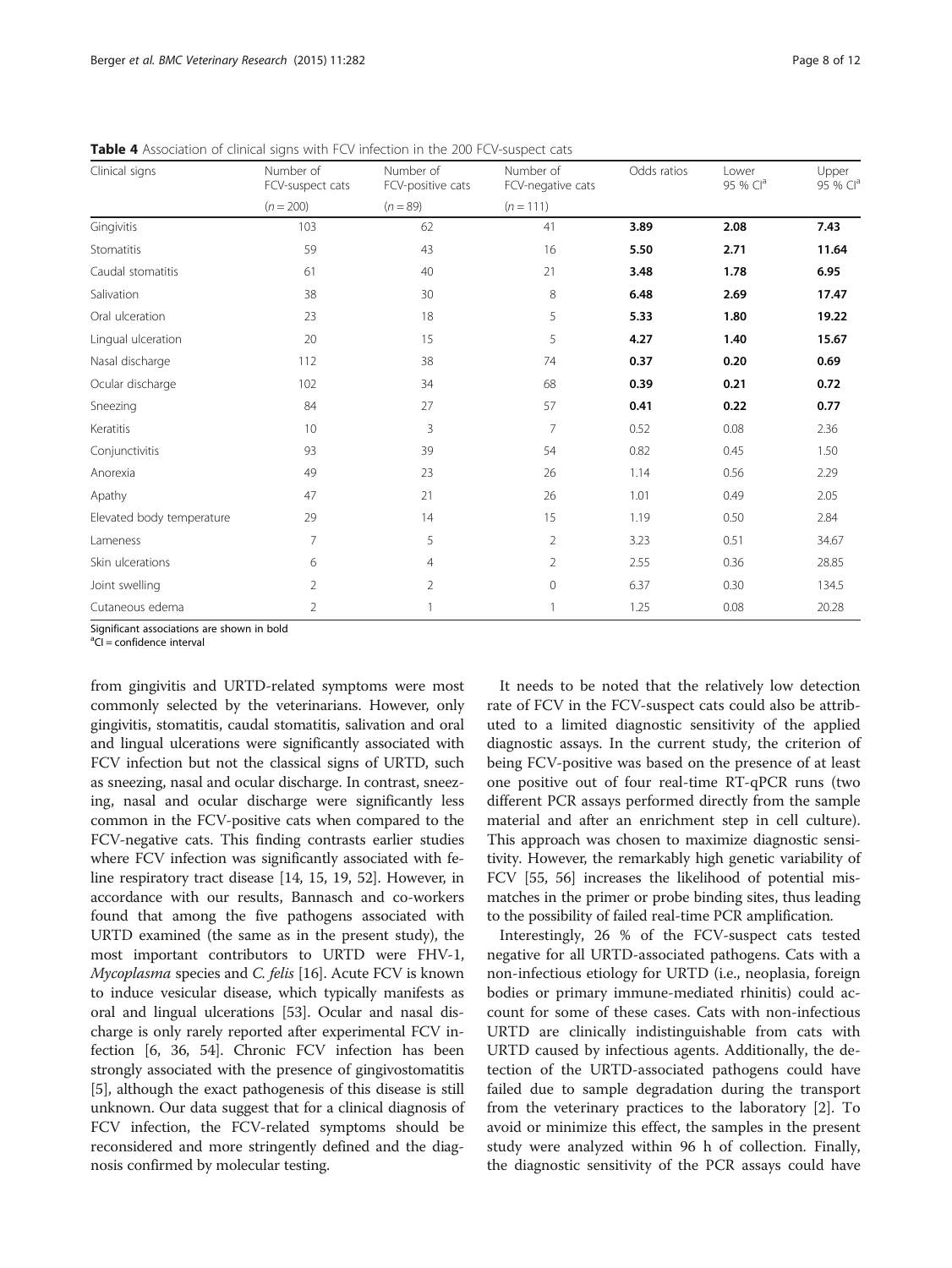<span id="page-8-0"></span>

been hampered by genetic alterations of the pathogens within the target sequence of the applied PCR assays. However, in contrast to RNA viruses such as FCV, a high genetic variability is not necessarily expected for FHV-1, C. felis, M. felis and B. bronchiseptica.

Approximately 8–9 % of the healthy cats in the present study tested PCR-positive for FHV-1 and FCV. This proportion is lower for FCV than reported in earlier studies in the UK (22 %, 95 % CI 17–29 %) [\[19\]](#page-10-0) and in Germany (14 %, 95 % CI 6 – 27 %) [\[5](#page-10-0)]. As previously reported [[52\]](#page-11-0), it is important to remember that some cats, although clinically healthy, are shedders of infectious pathogens related to URTD.

In the present study, risk factor analysis was performed with univariable and multivariable regression models. The latter were performed with imputed data sets due to missing data. The selected multivariable regression approach offers, in contrast to univariable approaches, the possibility to adjust for confounding. Inevitably however, it remains possible that not all relevant confounders were recorded. Missing values leading subsequently to different sample sizes of models with different variables, preclude the possibility to compare the model fit: thus data sets with imputed variables for the missing values were generated. Although resulting *p*values obtained with the original and the imputed data sets were similar in univariable analysis, any imputation may potentially include bias. Two model-building approaches were performed for the FCV-suspect cats (the stepwise approach was not possible for the clinically healthy cats) to assure robustness of the final models.

Although found to be significant protective factors in univariable models, statistical association for vaccination status and primary immunization vanished in multivariable analysis. One reason might be that the predictors "vaccination status" and "primary immunization" with the categories "yes" and "no" (or "unknown" in 18 and 8 cases for the FCV-suspect and healthy cats respectively) comprised a number of different vaccines, vaccinations schemes and time elapsed since vaccination, thus, potentially being too heterogeneous to actually show a statistical association. In addition, FCV vaccines do not induce sterilizing immunity, although they have been shown to reduce the severity of clinical signs [[30, 31](#page-10-0)]. Therefore, vaccine protection cannot be solely judged by the PCR status of a cat. Furthermore, a cross-sectional study is rather limited in assessing causal relationships, especially since in a cross-sectional approach only prevalence can be estimated whereas incidence would be more relevant.

An intact reproductive status, living in a group with at least four cats and co-infection with M. felis were found to be risk factors for FCV infection. All of these three factors approximately doubled the chance of finding a FCV infection. A number of interaction terms, including interaction between groups of at least four cats and M. felis infection or between vaccination and intact reproductive status, were tested for potential association but none was found to be statistically significant.

An association of FCV with intact reproductive status has been reported in an earlier study [\[52\]](#page-11-0). Although no clear explanation can be given for this association, possible reasons postulated earlier include hormonal effects, which might alter the replication and the persistence of the virus, and more social or aggressive interactions between the intact animals [\[52\]](#page-11-0).

The association of FCV infection with housing in large groups of cats was reported in previous studies [\[34,](#page-10-0) [57](#page-11-0)]. Cats kept in large groups are exposed to a higher infectious pressure compared with cats living in smaller groups. The high plasticity of the FCV genome and positive selection by the immune system support genomic mutations and lead to a progressive evolution of FCV variants in cat groups with cyclic reinfection of previously immune cats [[58, 59](#page-11-0)]. In addition, strict quarantine measures and excellent hygiene can be more challenging to guarantee in large groups of cats, thereby favoring FCV infections [[15\]](#page-10-0). Breeders and other cat owners should be educated about the benefits of housing cats in small groups. A reduced group size does not only reduce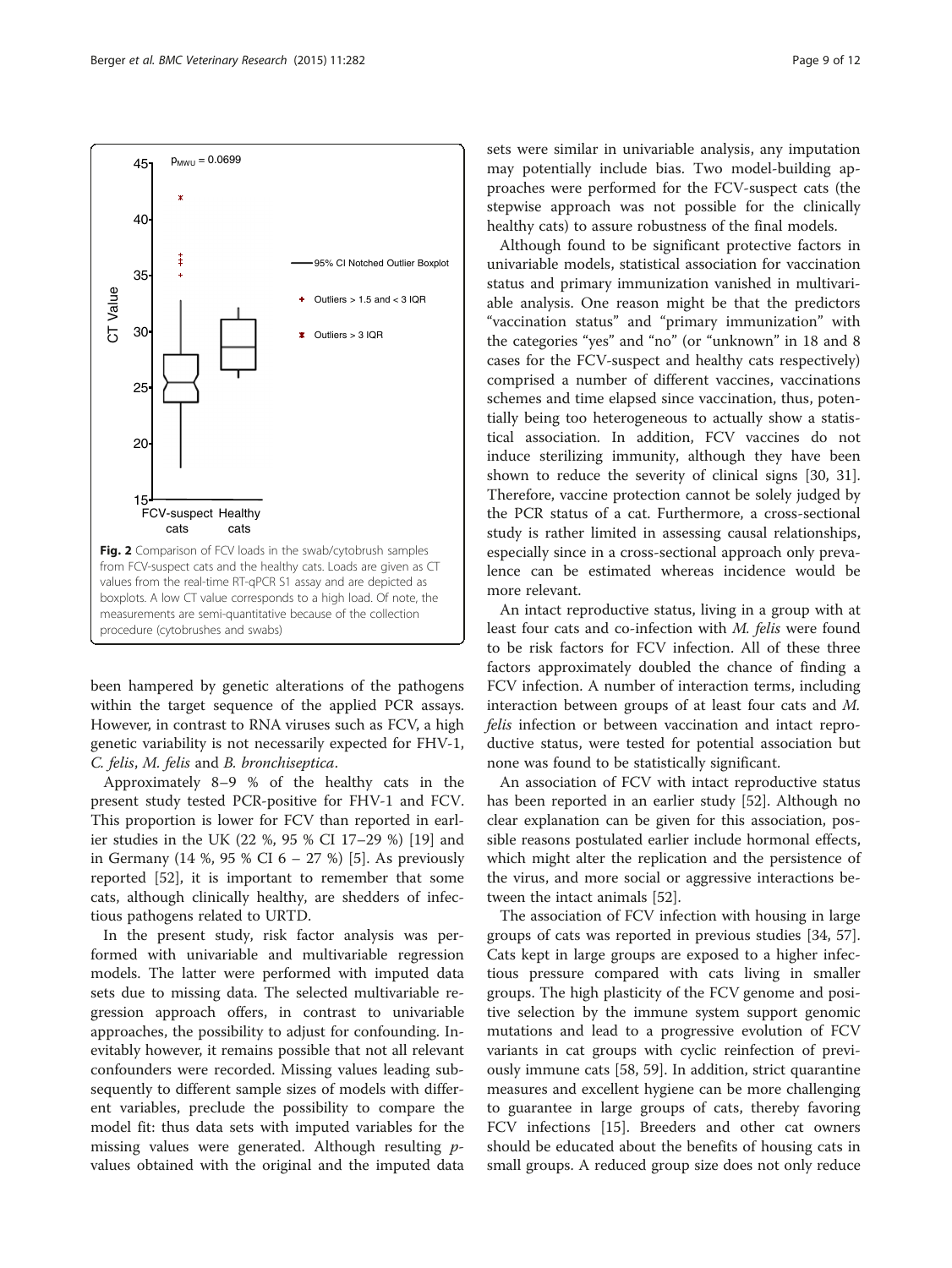<span id="page-9-0"></span>the risk of infection related to URTD in cats but also the risk of other feline infections and the development of feline infectious peritonitis [[60, 61\]](#page-11-0).

No clear explanation can be given for the association of FCV infection with M. felis co-infection. Possible reasons could be a similar transmission route, pathogenesis or similar risk factors for infection. FCV and FHV-1 infection have often been reported to occur concurrently, and cats co-infected with FCV and FHV-1 had a high risk of developing URTD [[62\]](#page-11-0). However, no association between FCV infection and co-infections with the other tested pathogens FHV-1, C. felis and B. bronchiseptica were found in the present study.

The different housing categories including private home, farm, breeder, feral cat and cattery were recorded in this study, but since the vast majority of cats was kept in private homes, it was not possible to disentangle the effect of different housing categories. The variable breed was dichotomized into pedigree and non-pedigree cats for statistical analysis because the number of cats per breed was small. The absence of a statistical association does therefore not preclude any potential association between specific breeds and FCV infection. For example out of 17 FCV-suspect Maine Coons, 13 were found to be FCV-infected and suffer from gingivostomatitis. It is known that purebreds, such as the Maine Coons, are predisposed to develop early or severe periodontal disease [\[63](#page-11-0)], but no association with FCV infection has been described thus far. It should be noted however that 12 of the FCV-positive Main Coons were housed in groups (data not shown).

In the present study, 76 % and 80 % of the FCVsuspect and healthy cats, respectively, were vaccinated against FCV and FHV-1 (i.e. had received some vaccinations against FCV and FHV-1 at any time point). This vaccination rate seems higher than the rate estimated for Switzerland in 2009 according to the number of sold vaccine doses (30 to 40 % of all Swiss cats vaccinated) [[64\]](#page-11-0). Thus, according to our numbers, the proportion of vaccinated cats would be sufficiently high to provide some protection for the population (herd immunity) within the sampled population as opposed to protection of the vaccinated host only [[65\]](#page-11-0). However, the present study is based on preselected populations of cats and some of the cats had not received a proper primary immunization or were lacking the necessary booster vaccinations, leaving some doubts about the actual level of protection.

# Conclusion

The present study assessed FCV infection in cats judged FCV-suspect by veterinary practitioners and in clinically healthy cats in Switzerland. FCV infection was detected in less than half of the FCV-suspect cats. Within this

group of cats, infection was significantly associated with gingivitis, stomatitis, caudal stomatitis, oral and lingual ulcerations, but not with classical signs of URTD, such as sneezing, nasal and ocular discharge. These results suggest that the FCV-related symptoms should be critically reassessed and probably more stringently defined. FCV infection was also detected in some healthy cats; this observation underlines the importance of asymptomatic shedders in FCV epidemiology. Housing in large groups of cats was among the risk factors for FCV infection. Thus, if problems with FCV are encountered in multi-cat environments, reduction of group size in addition to the generally recommended vaccination and quarantine measures for incoming and sick cats are advocated.

# Additional files

[Additional file 1:](dx.doi.org/10.1186/s12917-015-0595-2) Number of cats PCR-positive for URTD-associated pathogens and co-infections thereof. The 200 FCV-suspect and 100 healthy cats originated from 19 different cantons in Switzerland. (PDF 7 kb)

[Additional file 2:](dx.doi.org/10.1186/s12917-015-0595-2) Frequency of FCV-positive and FCV-negative cats according to number of cats housed per group. a) 200 FCV-suspect cats; b) 100 healthy cats. FCV-pos./neg. = FCV-positive/negative in FCV real-time RT-PCR. Number of cats  $= 1$ : single cats. The numbers in the bars represent the absolute numbers of cats in the respective category.  $(PDE 82 k)$ 

[Additional file 3:](dx.doi.org/10.1186/s12917-015-0595-2) Details on missing values, univariable regressions with complete case and imputed data sets. (PDF 45 kb)

#### Abbreviations

B. bronchiseptica: Bordetella bronchiseptica; C. felis: Chlamydophila felis; CI: confidence interval; FCV: Feline calicivirus; FeLV: Feline leukemia virus; FHV-1: Feline herpesvirus-1; FIV: Feline immunodeficiency virus; M. felis: Mycoplasma felis; qPCR: quantitative polymerase chain reaction; RT-qPCR: reverse-transcriptase qPCR; TNA: total nucleic acid; URTD: upper respiratory tract disease.

#### Competing interests

The authors declare that they have no competing interests.

#### Authors' contributions

HL and RHL conceived the study. BW, FSB and RHL participated in the design and coordination of the study. AB carried out the sample and data collection and part of the laboratory work. BW and FSB were responsible for clinical aspects of the study. MLM was responsible for all laboratory aspects. RHL, SH, AD and AB performed the statistical analysis. BW, RHL and AB drafted the manuscript. MLM, FSB, SH and HL edited the manuscript. All authors read and approved the final manuscript.

#### Acknowledgements

The composition of the in-house produced viral transport medium was kindly provided by the Diagnostic Department of the Institute of Medical Virology, University of Zürich, Switzerland. The authors thank all participating veterinarians for collecting the samples and case information, B. Weibel, T. Meili , E. Goenczi and C. Asquith for excellent laboratory assistance and F. Mavrot for providing the maps of the Swiss cantons. The laboratory work was performed using the logistics of the Center for Clinical Studies, Vetsuisse Faculty, University of Zurich. The study was partially funded by a research grant from Merial, Lyon, France, and Biokema SA, Crissier-Lausanne, Switzerland. This study was the doctoral thesis of A. Berger.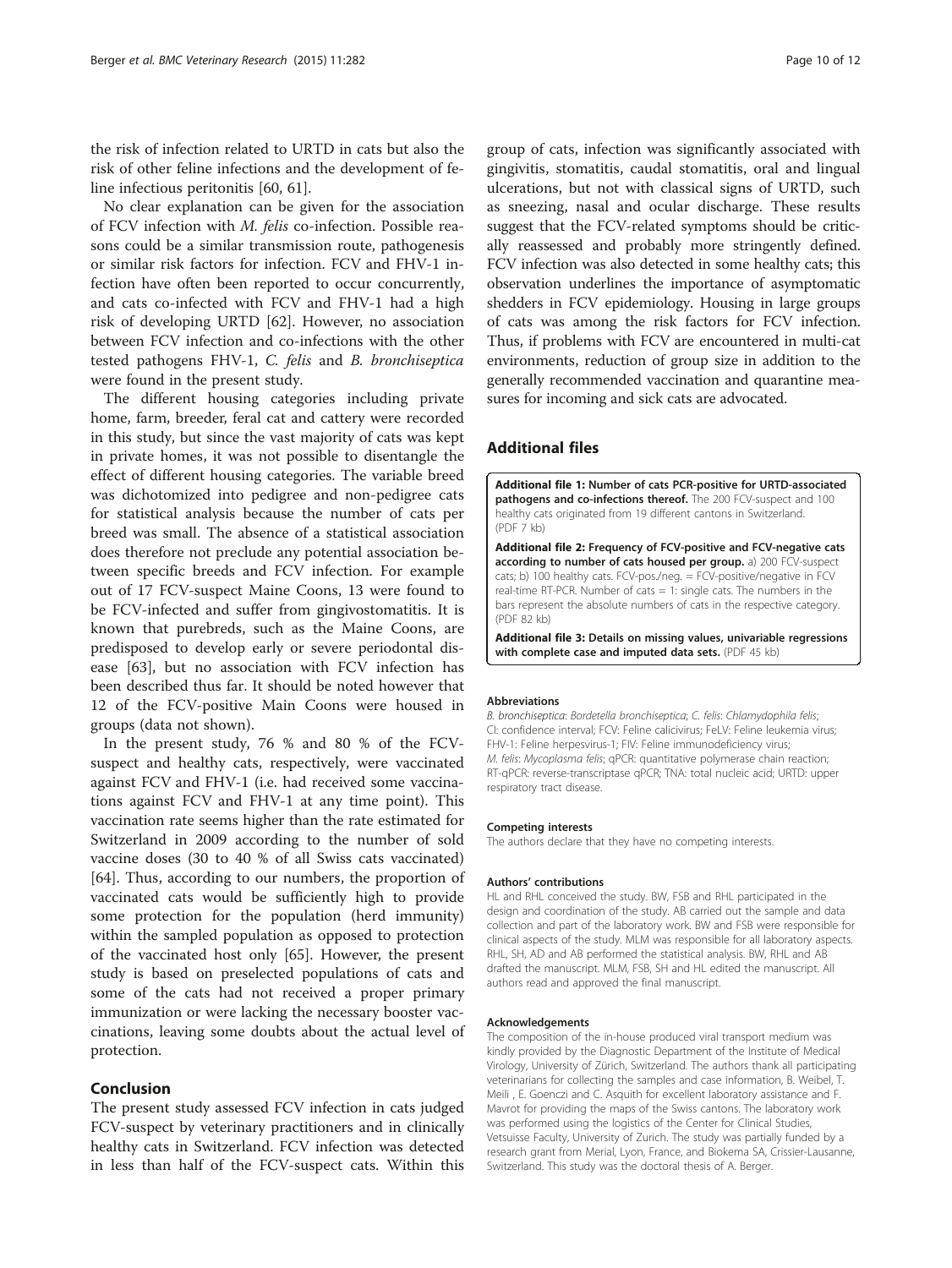#### <span id="page-10-0"></span>Author details

<sup>1</sup>Clinical Laboratory, Vetsuisse Faculty, University of Zurich, Zurich, Switzerland. <sup>2</sup>Clinic for Small Animal Internal Medicine, Vetsuisse Faculty, University of Zurich, Zurich, Switzerland. <sup>3</sup>Center for Clinical Studies, Vetsuisse Faculty, University of Zurich, Zurich, Switzerland. <sup>4</sup>Section of Epidemiology, Vetsuisse Faculty, University of Zurich, Zurich, Switzerland. <sup>5</sup>Present address: Clinical Laboratory, Vetsuisse Faculty, University of Zurich, Winterthurerstr. 260, 8057 Zurich, Switzerland.

#### Received: 7 February 2015 Accepted: 9 November 2015 Published online: 13 November 2015

#### References

- 1. Harrison TM, Sikarskie J, Kruger J, Wise A, Mullaney TP, Kiupel M, et al. Systemic calicivirus epidemic in captive exotic felids. J Zoo Wildl Med. 2007;38(2):292–9.
- 2. Radford AD, Addie D, Belak S, Boucraut-Baralon C, Egberink H, Frymus T, et al. Feline calicivirus infection. ABCD guidelines on prevention and management. J Feline Med Surg. 2009;11(7):556–64. doi[:10.1016/j.jfms.2009.05.004.](http://dx.doi.org/10.1016/j.jfms.2009.05.004)
- 3. Reubel GH, Hoffmann DE, Pedersen NC. Acute and chronic faucitis of domestic cats. A feline calicivirus-induced disease. Vet Clin North Am Small Anim Pract. 1992;22(6):1347–60.
- 4. Wardley RC, Povey RC. The pathology and sites of persistence associated with three different strains of feline calicivirus. Res Vet Sci. 1977;23(1):15–9.
- 5. Belgard S, Truyen U, Thibault JC, Sauter-Louis C, Hartmann K. Relevance of feline calicivirus, feline immunodeficiency virus, feline leukemia virus, feline herpesvirus and Bartonella henselae in cats with chronic gingivostomatitis. Berl Munch Tierarztl Wochenschr. 2010;123(9–10):369–76.
- TerWee J, Lauritzen AY, Sabara M, Dreier KJ, Kokjohn K. Comparison of the primary signs induced by experimental exposure to either a pneumotrophic or a 'limping' strain of feline calicivirus. Vet Microbiol. 1997;56(1–2):33–45. doi[:10.1016/S0378-1135\(96\)01344-2.](http://dx.doi.org/10.1016/S0378-1135(96)01344-2)
- Dawson S, Bennett D, Carter SD, Bennett M, Meanger J, Turner PC, et al. Acute arthritis of cats associated with feline calicivirus infection. Res Vet Sci. 1994;56(2):133–43.
- 8. Levy JK, Marsh A. Isolation of calicivirus from the joint of a kitten with arthritis. J Am Veterinary Medical Assoc. 1992;201(5):753–5.
- 9. Pedersen NC, Elliott JB, Glasgow A, Poland A, Keel K. An isolated epizootic of hemorrhagic-like fever in cats caused by a novel and highly virulent strain of feline calicivirus. Vet Microbiol. 2000;73(4):281–300.
- 10. Schorr-Evans EM, Poland A, Johnson WE, Pedersen NC. An epizootic of highly virulent feline calicivirus disease in a hospital setting in New England. J Feline Med Surg. 2003;5(4):217–26.
- 11. Coyne KP, Jones BR, Kipar A, Chantrey J, Porter CJ, Barber PJ, et al. Lethal outbreak of disease associated with feline calicivirus infection in cats. Vet Rec. 2006;158(16):544–50.
- 12. Reynolds BS, Poulet H, Pingret JL, Jas D, Brunet S, Lemeter C, et al. A nosocomial outbreak of feline calicivirus associated virulent systemic disease in France. J Feline Med Surg. 2009;11(8):633–44. doi:[10.1016/j.jfms.2008.12.005](http://dx.doi.org/10.1016/j.jfms.2008.12.005).
- 13. Schulz BS, Hartmann K, Unterer S, Eichhorn W, Majzoub M, Homeier-Bachmann T, et al. Two outbreaks of virulent systemic feline calicivirus infection in cats in Germany. Berl Munch Tierarztl Wochenschr. 2011;124(5–6):186–93.
- 14. Cai Y, Fukushi H, Koyasu S, Kuroda E, Yamaguchi T, Hirai K. An etiological investigation of domestic cats with conjunctivitis and upper respiratory tract disease in Japan. J Vet Med Sci. 2002;64(3):215–9.
- 15. Helps CR, Lait P, Damhuis A, Bjornehammar U, Bolta D, Brovida C, et al. Factors associated with upper respiratory tract disease caused by feline herpesvirus, feline calicivirus, Chlamydophila felis and Bordetella bronchiseptica in cats: experience from 218 European catteries. Vet Rec. 2005;156(21):669–73.
- 16. Bannasch MJ, Foley JE. Epidemiologic evaluation of multiple respiratory pathogens in cats in animal shelters. J Feline Med Surg. 2005;7(2):109–19. doi[:10.1016/j.jfms.2004.07.004.](http://dx.doi.org/10.1016/j.jfms.2004.07.004)
- 17. Hoover EA, Kahn DE. Experimentally induced feline calicivirus infection: clinical signs and lesions. J Am Veterinary Medical Assoc. 1975;166(5):463–8.
- 18. Harbour DA, Howard PE, Gaskell RM. Isolation of feline calicivirus and feline herpesvirus from domestic cats 1980 to 1989. Vet Rec. 1991;128(4):77–80.
- 19. Binns SH, Dawson S, Speakman AJ, Cuevas LE, Hart CA, Gaskell CJ, et al. A study of feline upper respiratory tract disease with reference to prevalence and risk factors for infection with feline calicivirus and feline herpesvirus. J Feline Med Surg. 2000;2(3):123–33. doi[:10.1053/jfms.2000.0084.](http://dx.doi.org/10.1053/jfms.2000.0084)
- 
- 20. Foster SF, Barrs VR, Martin P, Malik R. Pneumonia associated with Mycoplasma spp in three cats. Aust Vet J. 1998;76(7):460–4.
- 21. Foley JE, Rand C, Bannasch MJ, Norris CR, Milan J. Molecular epidemiology of feline bordetellosis in two animal shelters in California. USA Prev Vet Med. 2002;54(2):141–56.
- 22. Hartmann A, Hartmann K. Treatment and management of Chlamydophila felis infections in cats. Tierarztl Prax Ausg K Kleintiere Heimtiere. 2010;38(4):217–26.
- 23. Masubuchi K, Nosaka H, Iwamoto K, Kokubu T, Yamanaka M, Shimizu Y. Experimental infection of cats with Chlamydophila felis. J Vet Med Sci. 2002;64(12):1165–8.
- 24. McArdle HC, Dawson S, Coutts AJ, Bennett M, Hart CA, Ryvar R, et al. Seroprevalence and isolation rate of Bordetella bronchiseptica in cats in the UK. Vet Rec. 1994;135(21):506–7.
- 25. Helps C, Lait P, Tasker S, Harbour D. Melting curve analysis of feline calicivirus isolates detected by real-time reverse transcription PCR. J Virol Methods. 2002;106(2):241–4.
- 26. Abd-Eldaim MM, Wilkes RP, Thomas KV, Kennedy MA. Development and validation of a TaqMan real-time reverse transcription-PCR for rapid detection of feline calicivirus. Arch Virol. 2009;154(4):555–60. doi[:10.1007/](http://dx.doi.org/10.1007/s00705-009-0337-5) [s00705-009-0337-5.](http://dx.doi.org/10.1007/s00705-009-0337-5)
- 27. Sykes JE, Studdert VP, Browning GF. Detection and strain differentiation of feline calicivirus in conjunctival swabs by RT-PCR of the hypervariable region of the capsid protein gene. Arch Virol. 1998;143(7):1321–34.
- 28. Marsilio F, Di Martino B, Decaro N, Buonavoglia C. A novel nested PCR for the diagnosis of calicivirus infections in the cat. Vet Microbiol. 2005;105(1):1–7. doi:[10.1016/j.vetmic.2004.09.017](http://dx.doi.org/10.1016/j.vetmic.2004.09.017).
- 29. Wilhelm S, Truyen U. Real-time reverse transcription polymerase chain reaction assay to detect a broad range of feline calicivirus isolates. J Virol Methods. 2006;133(1):105–8. doi[:10.1016/j.jviromet.2005.10.011.](http://dx.doi.org/10.1016/j.jviromet.2005.10.011)
- 30. Orr CM, Gaskell CJ, Gaskell RM. Interaction of a combined feline viral rhinotracheitis-feline calicivirus vaccine and the FVR carrier state. Vet Rec. 1978;103(10):200–2.
- 31. Bittle JL, Rubic WJ. Immunization against feline calicivirus infection. Am J Vet Res. 1976;37(3):275–8.
- 32. Radford AD, Dawson S, Coyne KP, Porter CJ, Gaskell RM. The challenge for the next generation of feline calicivirus vaccines. Vet Microbiol. 2006;117(1): 14–8. doi[:10.1016/j.vetmic.2006.04.004](http://dx.doi.org/10.1016/j.vetmic.2006.04.004).
- 33. Lauritzen A, Jarrett O, Sabara M. Serological analysis of feline calicivirus isolates from the United States and United Kingdom. Vet Microbiol. 1997;56(1–2):55–63. doi[:10.1016/S0378-1135\(96\)01252-7](http://dx.doi.org/10.1016/S0378-1135(96)01252-7).
- 34. Porter CJ, Radford AD, Gaskell RM, Ryvar R, Coyne KP, Pinchbeck GL, et al. Comparison of the ability of feline calicivirus (FCV) vaccines to neutralise a panel of current UK FCV isolates. J Feline Med Surg. 2008;10(1):32–40. doi[:10.](http://dx.doi.org/10.1016/j.jfms.2007.06.011) [1016/j.jfms.2007.06.011](http://dx.doi.org/10.1016/j.jfms.2007.06.011).
- 35. Addie D, Poulet H, Golder MC, McDonald M, Brunet S, Thibault JC, et al. Ability of antibodies to two new caliciviral vaccine strains to neutralise feline calicivirus isolates from the UK. Vet Rec. 2008;163(12):355–7.
- 36. Poulet H, Brunet S, Leroy V, Chappuis G. Immunisation with a combination of two complementary feline calicivirus strains induces a broad crossprotection against heterologous challenges. Vet Microbiol. 2005;106(1–2): 17–31. doi:[10.1016/j.vetmic.2004.12.010.](http://dx.doi.org/10.1016/j.vetmic.2004.12.010)
- 37. Huang C, Hess J, Gill M, Hustead D. A dual-strain feline calicivirus vaccine stimulates broader cross-neutralization antibodies than a single-strain vaccine and lessens clinical signs in vaccinated cats when challenged with a homologous feline calicivirus strain associated with virulent systemic disease. J Feline Med Surg. 2010;12(2):129–37. doi:[10.1016/j.jfms.2009.08.006](http://dx.doi.org/10.1016/j.jfms.2009.08.006).
- 38. Masubuchi K, Wakatsuki A, Iwamoto K, Takahashi T, Kokubu T, Shimizu M. Immunological and genetic characterization of feline caliciviruses used in the development of a new trivalent inactivated vaccine in Japan. J Veterinary Medical Science. 2010;72(9):1189–94.
- 39. Schweizerische Eidgenossenschaft: Schweizer Tierschutzgesetzt (TSchG). 2008. [https://www.admin.ch/opc/de/classified-compilation/20022103/index.](https://www.admin.ch/opc/de/classified-compilation/20022103/index.html) [html.](https://www.admin.ch/opc/de/classified-compilation/20022103/index.html) Accessed 18 August 2015.
- 40. Gerriets W, Joy N, Huebner-Guthardt J, Eule JC. Feline calicivirus: a neglected cause of feline ocular surface infections? Vet Ophthalmol. 2012; 15(3):172–9. doi:[10.1111/j.1463-5224.2011.00957.x](http://dx.doi.org/10.1111/j.1463-5224.2011.00957.x).
- 41. Willi B, Boretti FS, Baumgartner C, Tasker S, Wenger B, Cattori V, et al. Prevalence, risk factor analysis, and follow-up of infections caused by three feline hemoplasma species in cats in Switzerland. J Clinical Microbiology. 2006;44(3):961–9. doi:[10.1128/JCM.44.3.961-969.2006.](http://dx.doi.org/10.1128/JCM.44.3.961-969.2006)